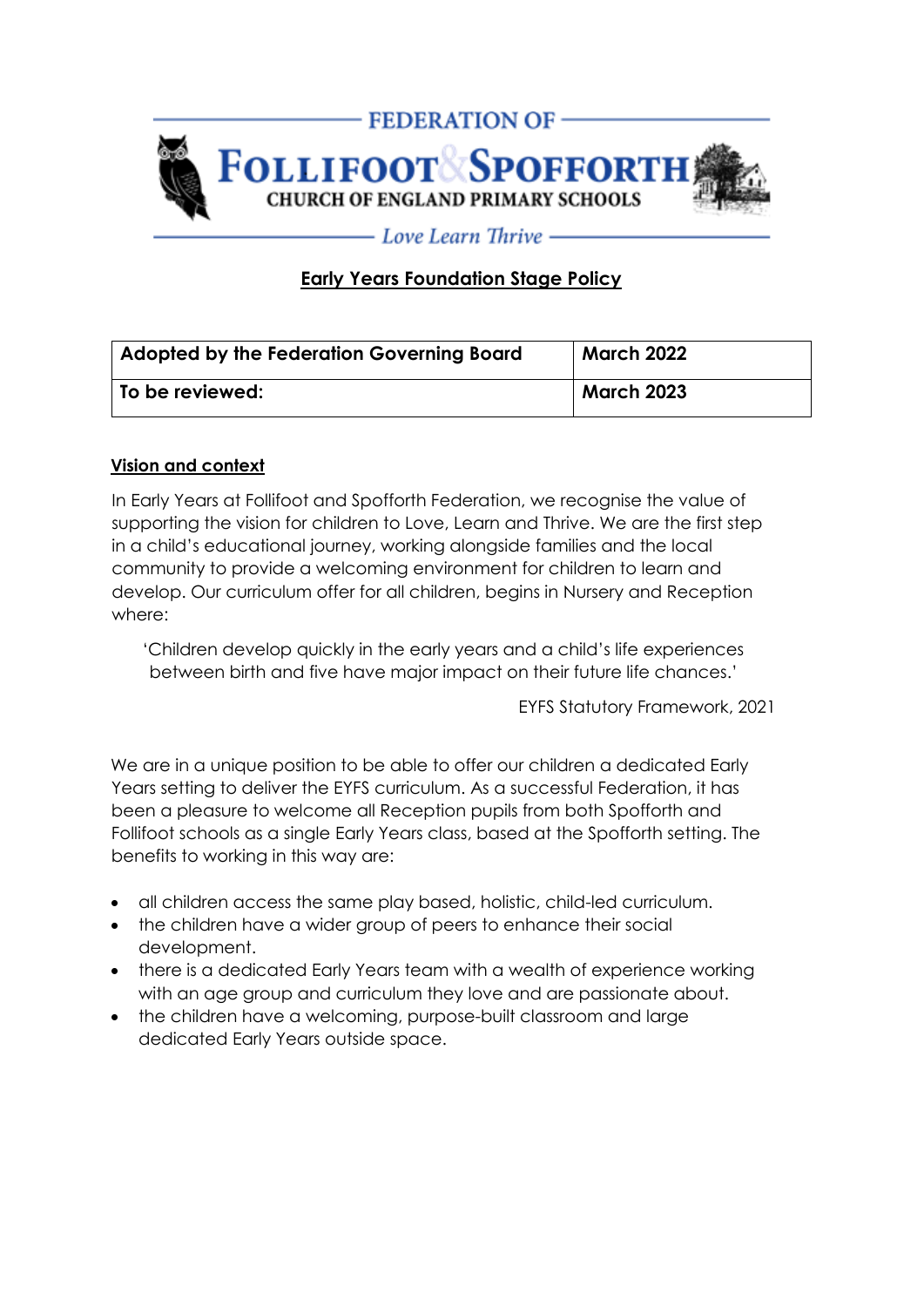Our Early Years setting provides a warm, unique and secure environment for our youngest children to learn, play and flourish. Through play, the children explore and make sense of the world. They practice new skills, construct and secure their understanding, and have daily opportunities to think creatively. They communicate with others as they investigate and solve problems, discuss and negotiate plans, and learn to manage their behaviour. We encourage all our children to become independent learners and thinkers and we recognise the importance of a high-quality education for all.

There are four overarching, guiding principles stated in the EYFS Framework which shape early years practice at Follifoot and Spofforth Federation:

- every child is a **unique child**, who is constantly learning and can be resilient, capable, confident and self-assured
- children learn to be strong and independent through **positive relationships**
- children learn and develop well in **enabling environments with teaching and support from adults,** who respond to their individual interests and needs and help them to build their learning over time. Children benefit from a strong partnership between practitioners and parents and/or carers
- **learning and development is very important.** Children develop and learn at different rates

## **Knowledge in EYFS**

In the EYFS, we ensure we have a broad and balanced curriculum. The children learn through a mixture of independent and adult led play and focussed group work, in a stimulating learning environment enriched with open ended resources.

Knowledge in the EYFS refers to the understanding and application of the prime areas (three areas) and specific areas (four areas) of learning.

These seven areas of learning in the EYFS and these are split into the 17 Early Learning Goals that the children will progress towards in their early education and then assessed against at the end of the Reception year

All areas of learning are planned out and taught in a systematic way, to build knowledge through small steps. The prime areas provide the foundations for children's learning and development and these are strengthened through the specific areas of learning.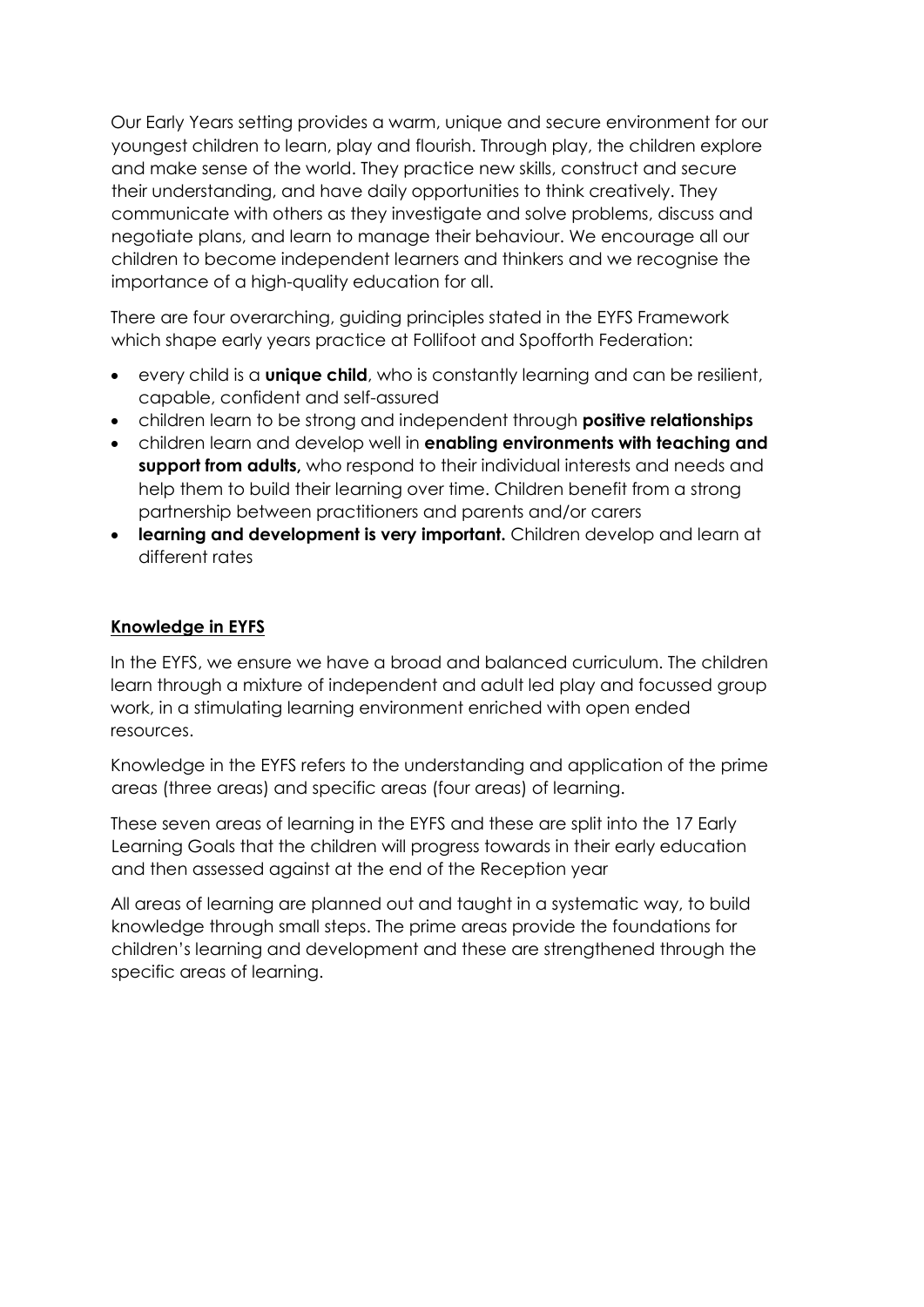| <b>Prime Areas</b>                            | <b>Aspect</b>                                  |
|-----------------------------------------------|------------------------------------------------|
| Communication and language                    | ELG: Listening, Attention and<br>Understanding |
|                                               | <b>ELG:</b> Speaking                           |
| Physical development                          | <b>ELG: Gross Motor</b>                        |
|                                               | ELG: Fine Motor                                |
| Personal, social and emotional<br>development | <b>ELG: Self - Regulation</b>                  |
|                                               | <b>ELG: Managing Self</b>                      |
|                                               | <b>ELG: Building Relationships</b>             |
| <b>Specific Areas</b>                         | <b>Aspect</b>                                  |
| Literacy                                      | <b>ELG: Comprehension</b>                      |
|                                               | <b>ELG: Word Reading</b>                       |
|                                               | ELG: Writing                                   |
| <b>Mathematics</b>                            | ELG: Number                                    |
|                                               | <b>ELG: Numerical Patterns</b>                 |
| Understanding the world                       | <b>ELG: Past and Present</b>                   |
|                                               | ELG: People, Culture and<br>Communities        |
|                                               | <b>ELG: The Natural World</b>                  |
| Expressive arts and design                    | <b>ELG: Creating with Materials</b>            |
|                                               | ELG: Being Imaginative and<br>Expressive       |

# **Characteristics of effective learning**

Children learn and develop at different rates. The three characteristics of effective teaching and learning show the different ways that children may learn. These factors play a central role in children's learning and in becoming an effective learner. They focus on the processes involved in learning, rather than outcomes. Adults observe children's characteristics of learning and use these to plan for children's learning needs and to plan appropriate teaching and learning opportunities

The characteristics of effective learning are:

• **playing and exploring -** children investigate and experience things, and 'have a go'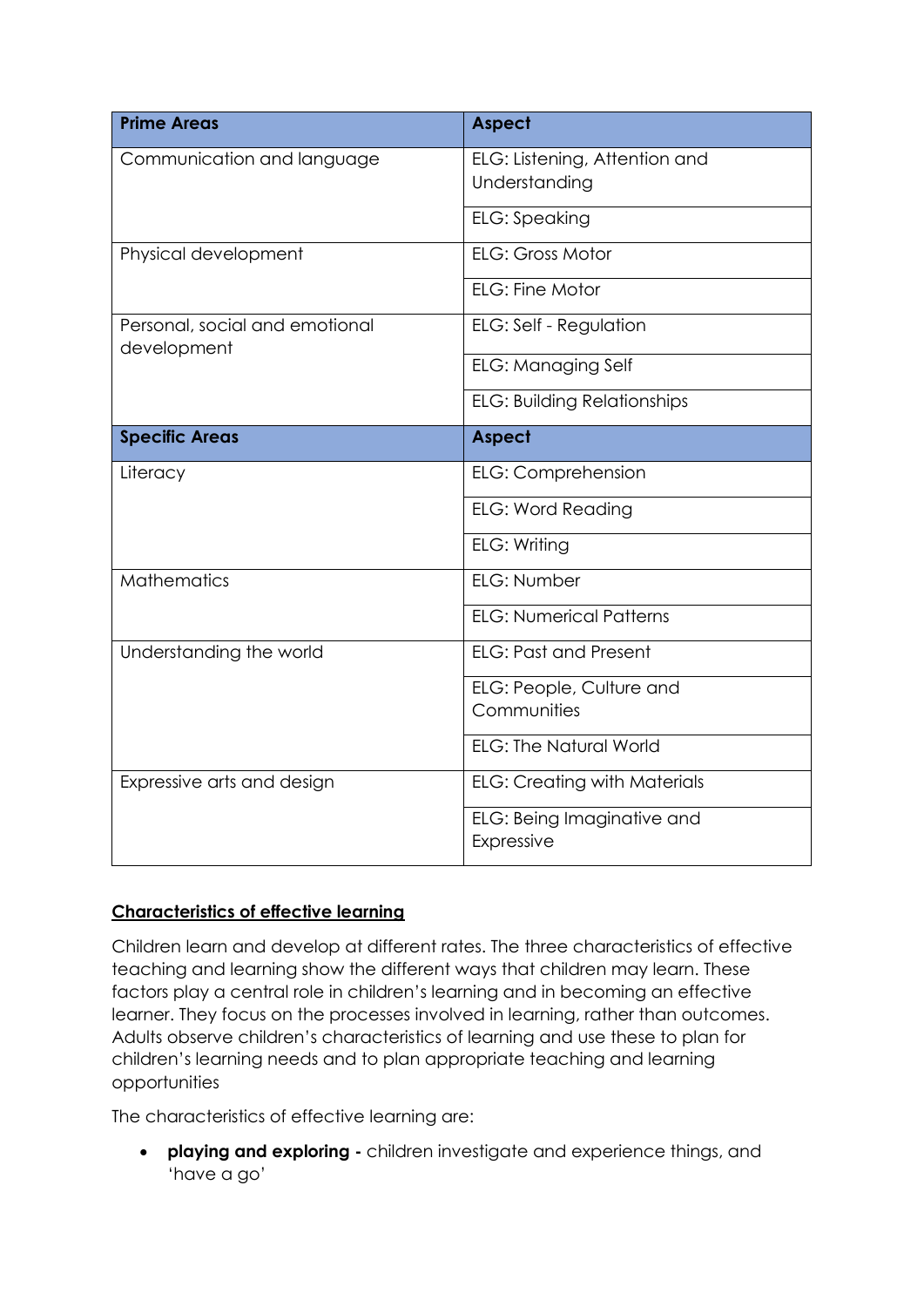- **active learning** children concentrate and keep on trying if they encounter difficulties, and enjoy achievements
- **creating and thinking critically** children have and develop their own ideas, make links between ideas, and develop strategies for doing things

## **English in Early Years**

At Federation of Follifoot and Spofforth Schools we believe that all our children can become fluent readers and writers. This is why we teach reading through Little Wandle Letters and Sounds Revised, which is a systematic and synthetic phonics programme. We start teaching phonics in Nursery/Reception and follow the Little Wandle Letters and Sounds Revised progression, which ensures children build on their growing knowledge of the alphabetic code, mastering phonics to read and spell as they move through school.

We also deliver a language rich curriculum, based on high quality books and discussion within groups. We encourage talk through play and spend time observing and interacting with children in our environment. We feel language development and communication underpins all of our Early Years Curriculum and is an essential starting point for reading and writing.

As children develop their phonic knowledge, they become confident to move from mark making and emergent writing to writing independent sentences which are phonetically correct. In Early Years we provide a balanced approach to writing, with lots of opportunities for children to write independently in the areas of provision, both indoors and outdoors. This is then scaffolded by staff to encourage name writing, letter formation (which links with our phonics programme) and adult led writing using the sounds that have been taught.

### **Maths in Early Years**

We use the 'Numberblocks' scheme, using the NCTEM materials alongside the short programmes. We feel that Numberblocks is familiar to the children and their parents as they can access it at home, and the visual element of the videos and characters bring the understanding of number to life. We teach maths in a very practical way, using real life elements, such as money in a coffee shop or estimating the number of pine cones fallen from the tree outside.

In the revised EYFS Framework, mathematical knowledge is broken down into two Early Leaning Goals:

- Number
- Numerical Patterns

However, we also teach shape, space and measure to ensure that all children have a full knowledge of mathematics and are ready to access the National Curriculum as they move onto Key Stage One.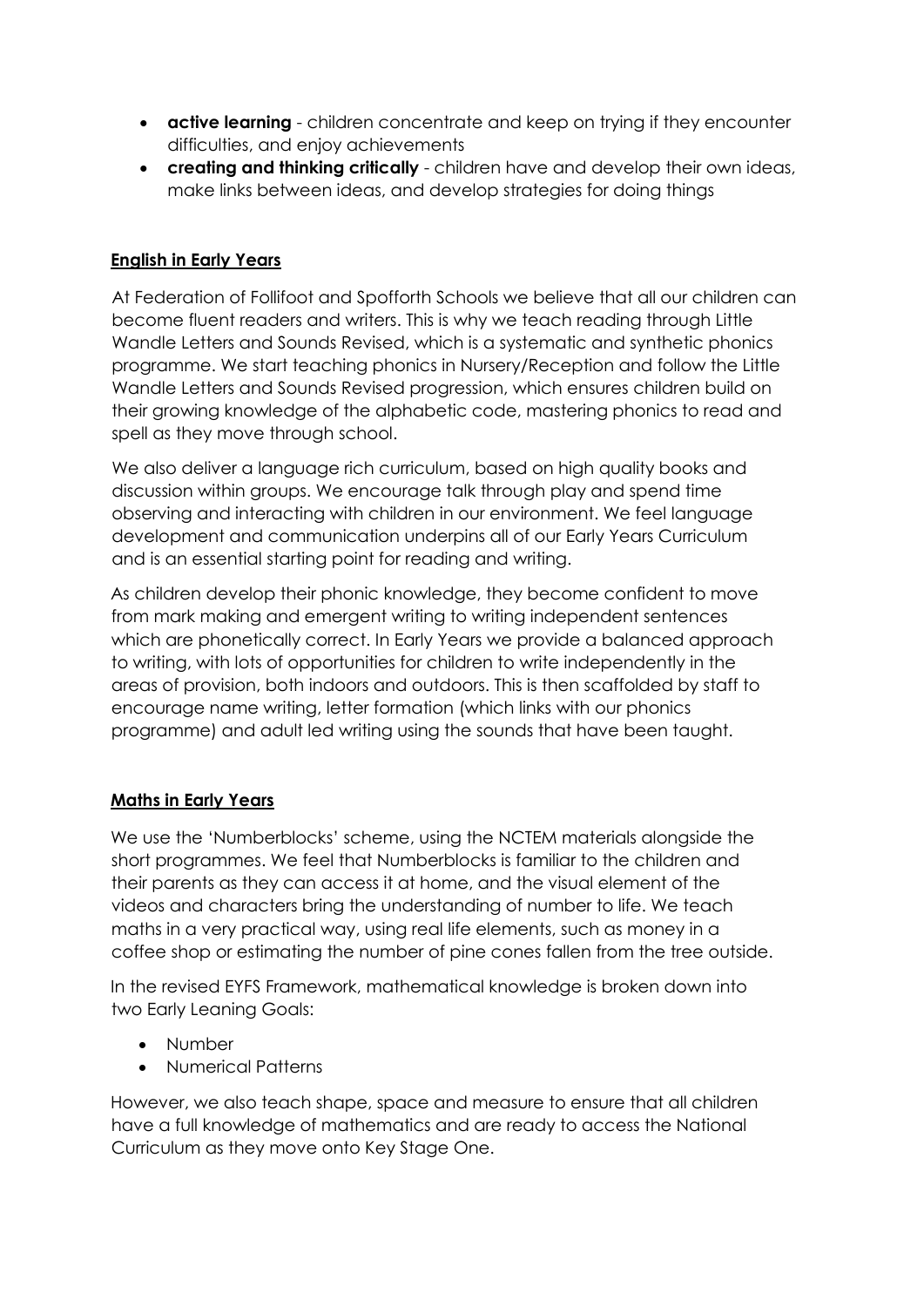## **R.E. in Early Years**

RE is a compulsory part of the curriculum for all Reception age pupils and is taught using the North Yorkshire 'Agreed Syllabus for Religious Education' and Religious Education Today's 'Understanding Christianity' scheme. In Early Years we use stories and discussions relevant to the children to begin their religious education. We often find RE sessions with very young children bring up many deep questions and thought-provoking discussions that we would not otherwise have covered.

## **Working with parents and carers**

In our school we work hard to develop good relationships with parents and we often receive positive comments about the family feel in our school. The Early Years classroom is not only the child's first step on the education ladder but also the parent's too. We need parents as partners so we can both support their child's education as a team. We invite parents and carers into the classroom every day so they gain an understanding of what their child will be learning and feel part of it. This also gives both the teacher or parent an opportunity to talk about anything they deem necessary. We encourage parents to share 'wow' moments from home which help us gain a wholistic picture of the child and this also feeds into our assessment; many of our observations are from parents. We feel this daily contact builds strong links between home and school. Using apps such as 'Marvellous Me' allows us to send parents and carers photos and messages providing a snapshot of their child's day. We also provide parents with information events such as 'starting school,' 'how we teach phonics' and also regular stay and play sessions where carers are invited into the classroom to simply play with the children and see what goes on in the classroom. Termly parent consultation evenings provide the opportunity for a more in-depth discussion between parents and teachers.

### **Assessment in Early Years**

At Follifoot and Spofforth Federation, ongoing assessment is an integral part of the learning and development processes. Staff observe pupils to identify their level of achievement, interests and learning styles. These observations are taken of children as they play but also during adult led activities. We always ensure we prioritise spending time playing and scaffolding the children's learning rather than observing from afar; we feel this allows us more time to genuinely know the children making summative end of term assessment much more accurate and in-depth. This assessment informs the next steps for individual children but also helps to guide our planning for the next half term. During adult led sessions and child led play the teachers are continually assessing and moving the children on in their learning via questioning, high quality talk and by bringing in new resources and ideas.

In addition to the above: